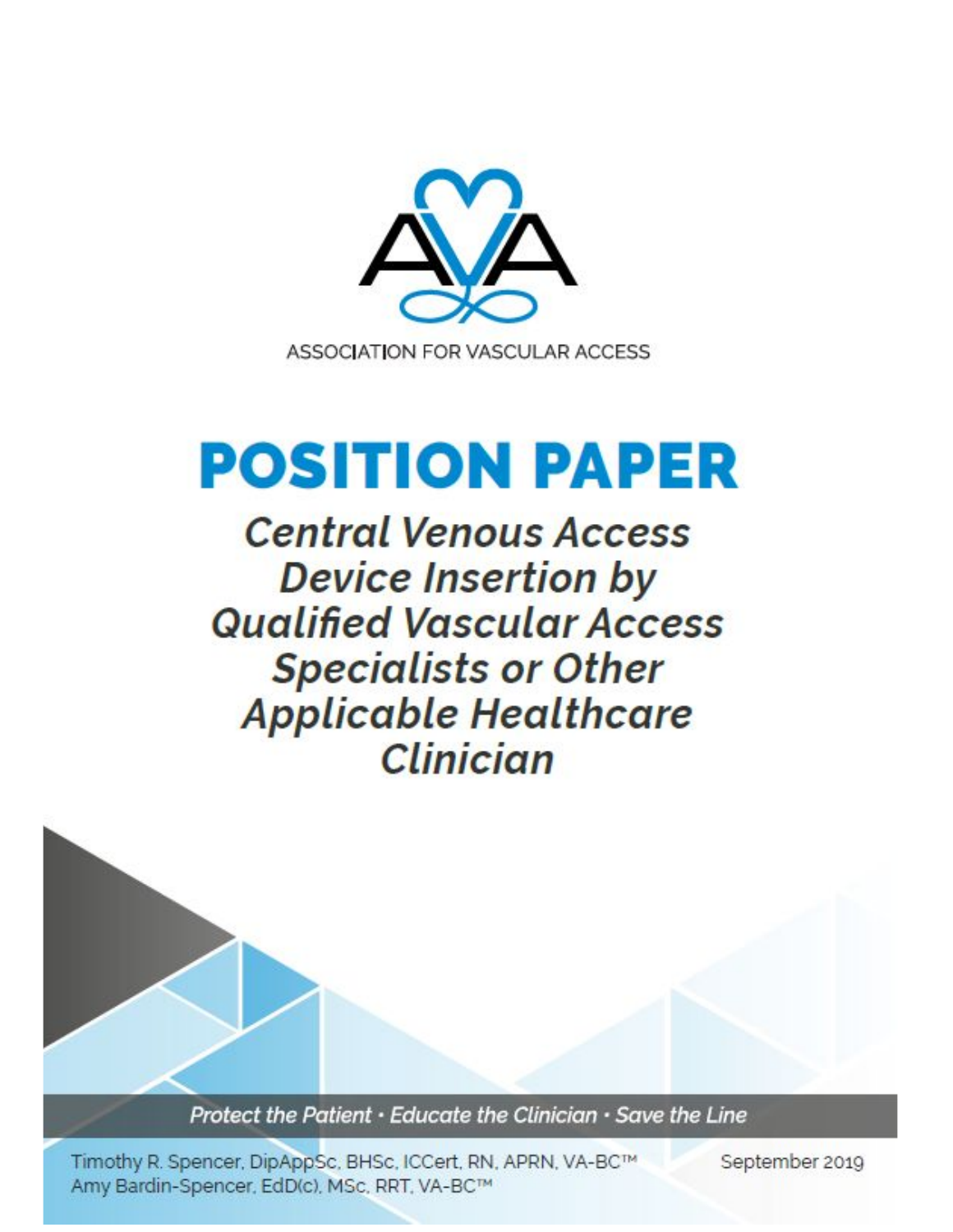

# **Position Paper**

# **Central Venous Access Device Insertion by Qualified Vascular Access Specialists or Other Applicable Healthcare Clinicians**

#### **Authors:**

Timothy R. Spencer, DipAppSc, BHSc, ICCert, RN, APRN, VA-BC™ Amy Bardin-Spencer, EdD(c), MSc, RRT, VA-BC™

#### **Introduction / Summary**

Vascular access today is the most common invasive procedure performed in healthcare<sup>1</sup>. More than 300 million peripheral intravenous catheters (PIVCs) and upwards of 8 million central venous access devices (CVADs) are placed in patients in the acute care setting annually.<sup>1</sup> Over the past 2 plus decades, vascular access has grown into a recognized clinical specialty, requiring specialized knowledge, training, skill development and experience. The combination of this experience and knowledge establishes a high quality of vascular access holistic care, providing greater opportunities for improved device and patient outcomes, minimize the risk of complications and impact on the patient experience. $2-4$ 

The modern, ever-changing healthcare landscape requires a dedication to constant quality and service improvements in the provision of vascular access. These high-volume, often high-risk and problem-prone processes are now directly linked to quality of care, length of stay and patient satisfaction as well as reimbursement. Providing all healthcare facilities with clinicians who combine expert knowledge and skills in advanced vascular access procedures, provides a superior opportunity to improve facility-wide service requirements and provide exceptional levels of patient care, while at the same time, diminishing avoidable risks when utilizing the appropriately trained clinicians.<sup>4</sup>

This comprehensive, multidisciplinary approach to vascular access remains patient-centered; it drives services that are outcome-oriented and applies current evidence-based practices for vascular access. The development of a multidisciplinary vascular access service is centered on continuous program evaluation, outcomes monitoring, and program/process improvement.<sup>4</sup>

#### **Background / Problem**

A major determinant of inpatient procedural complications is directly related to the level of skill, knowledge, and confidence of a clinician.<sup>5</sup> It is a skill that is often learned within the clinical environment, frequently from other practicing clinicians, often with variable skills and experience. This pushes relatively inexperienced clinicians to learn advanced (and often high risk) procedural skills in their early practice years, often without understanding the complex intricacies and knowledge of performing this advanced skill, let alone the serious intra-procedural consequences that can occur.<sup>2</sup> This creates substantial patient safety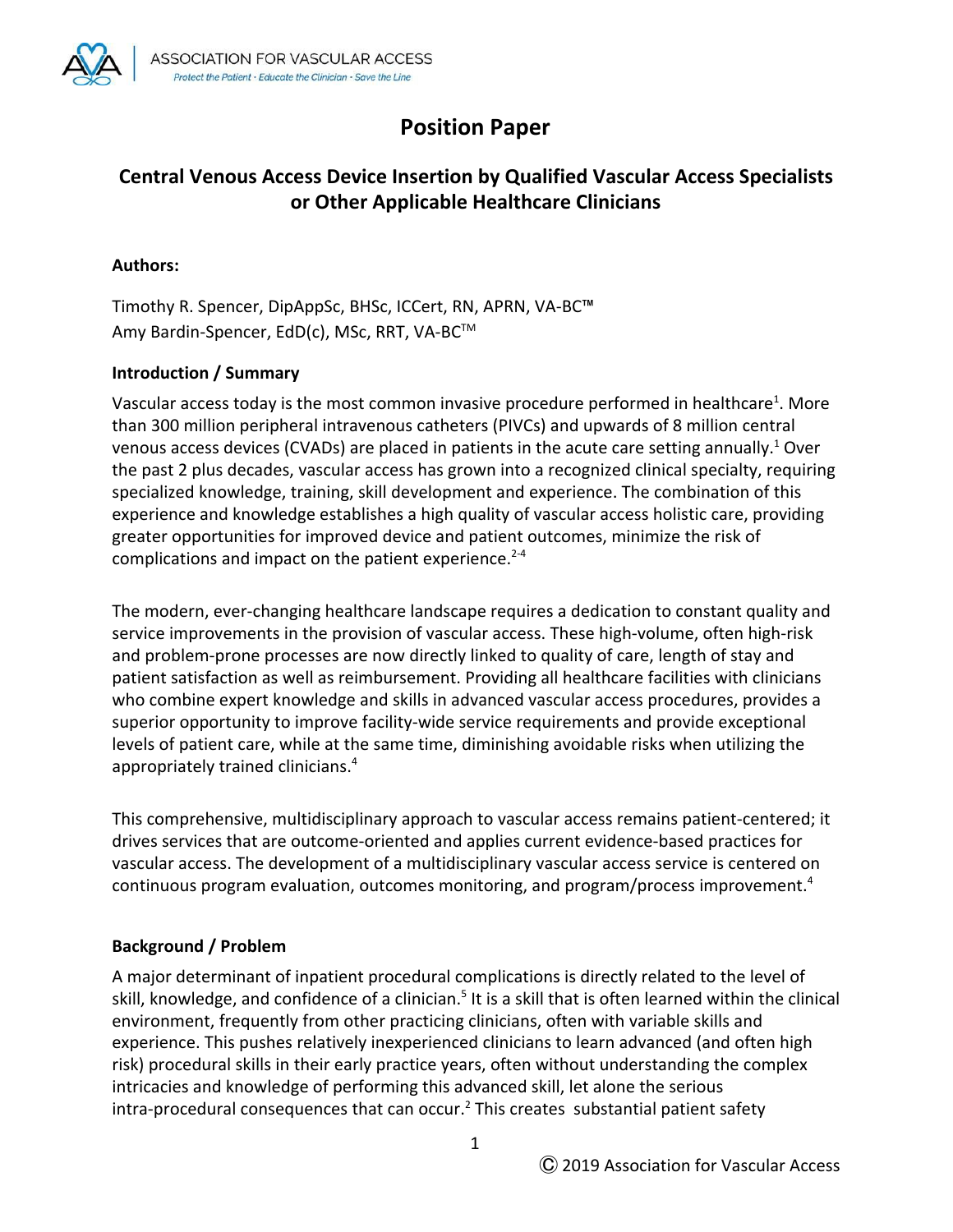

dilemmas and clouds the potential learning of correct techniques and compliance within clinical practice.5,6,7,8

Providing a standardized approach to device selection, insertion, care, maintenance,<sup>9</sup> and removal by utilizing vascular access specialists or applicable healthcare clinicians, improves quality in patient care and is an efficient use of dedicated, expertly trained clinicians.

CVAD Terms: CICC - centrally inserted central catheter PICC - peripherally inserted central catheter FICC - femorally inserted central catheter MTF-PICC - midthigh femoral-peripherally inserted central catheter

### **The Association for Vascular Access (AVA) recommendations:**

It is the position of the Association for Vascular Access that a properly qualified vascular access specialist or other applicable healthcare clinician with valid competency should insert central venous access devices with the use of real-time ultrasound.

#### **Position**

- An expanded scope of practice for all vascular access specialists and applicable healthcare clinicians who are qualified to perform advanced vascular access procedures. This includes insertion of central venous access devices.
- Minimum competency requirements include a detailed documented training process and preceptorship for each insertion sites being practiced. Local policies are to include all procedures applicable to the device and a procedure selection criteria.
- Detailed outline of training plan and commitment to ongoing competency assessment.
- Utilizing a device monitoring tool for ongoing assessment.
- Approved hospital policy and procedure which includes the discipline, procedure, education, minimum requirements and how complication management is addressed.
- The vascular access specialist or applicable healthcare clinician must meet the education and clinical practice requirements by the designated professional board within their state of practice.

#### **Practice Recommendations**

Given the variability of facilities, personnel, organizational capabilities, and practices, AVA recommends the following as minimal qualifications for a vascular access specialist or other healthcare professional to perform insertion of ultrasound guided central venous access devices.

1. Established competency in ultrasound imaging for central venous access procedures to include knowledge of all central venous pathways (venous and arterial) and clear proficiency of vessel and patient assessment.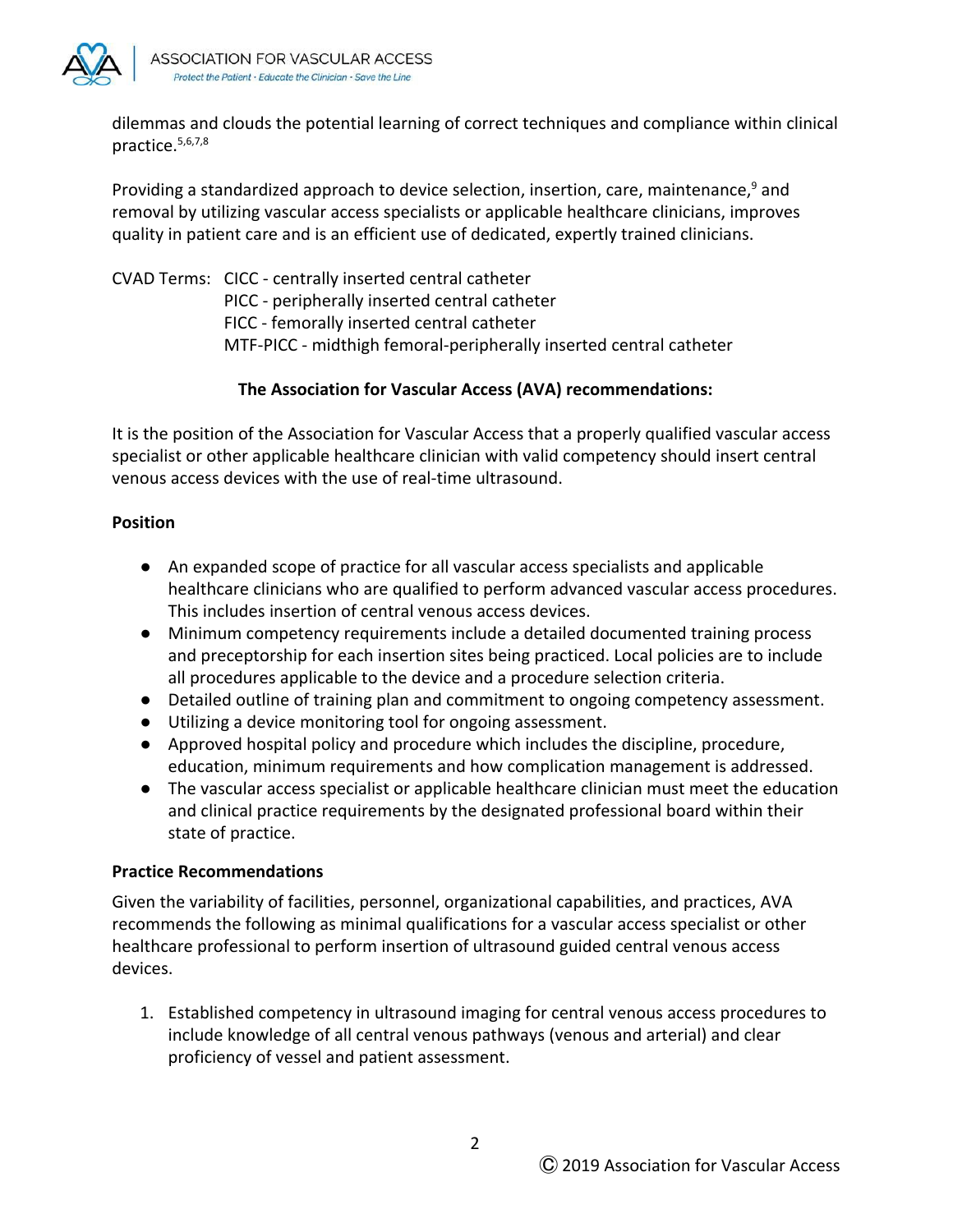

- 2. Established competency in the anatomy and physiology of the neck, chest, upper and lower abdomen, and upper and lower extremities to include at a minimum arteries, veins, nerves, lungs, and heart.
- 3. Established competency in creating and maintaining a sterile field and maximal sterile barrier precautions.
- 4. Adequate product review process prior to use. This should include acute and chronic CVADs, acute and chronic hemodialysis (where applicable), small and large bore percutaneous sheath introducer catheters, subcutaneous infusion ports (where applicable), and pressure monitoring equipment (where applicable).
- 5. Comprehensive knowledge and appropriate insertion techniques for central venous cannulation to include: Seldinger, modified Seldinger, direct puncture, and tunneling techniques (where applicable).
- 6. Established competency for the technical skills specific to cannulation of the internal jugular, axillary, and femoral veins which include the techniques to anesthetize the insertion site for patient comfort and secure catheter post insertion (manufactured securement device, subcutaneous securement device, and/or tissue adhesive).
- 7. Established competency for device tip clearance to include intracavitary electrocardiogram (ECG) or chest x-ray.
- 8. Established competency for sliding lung technique to rule out pneumothorax.
- 9. Established knowledge and (CICC, PICC, FICC & MTF-PICC) understanding of device troubleshooting and complications associated with all Central Venous Access Devices and their clinical management processes.
- 10. Established data collection process to ensure quality and outcome metrics that align with organizational goals. Such data should be used for ongoing competency and assessment of organizational processes and to implement additional changes based on a quantitative analysis.
- 11. Recommend a minimum two (2) years of experience performing ultrasound-guided vascular access.
- 12. Recommend successful completion of a minimum of ten (10) procedures of each insertion location supervised by a qualified mentor or preceptor. (The minimum number should be based on organizational policy and procedure.)
- 13. Establish a process for review of major device-related complications, such as but not limited to inadvertent arterial cannulation, pneumothorax, a "lost wire," or air embolism. These events should be reviewed in a quality, peer review process, as outlined by each organizational policy and procedure.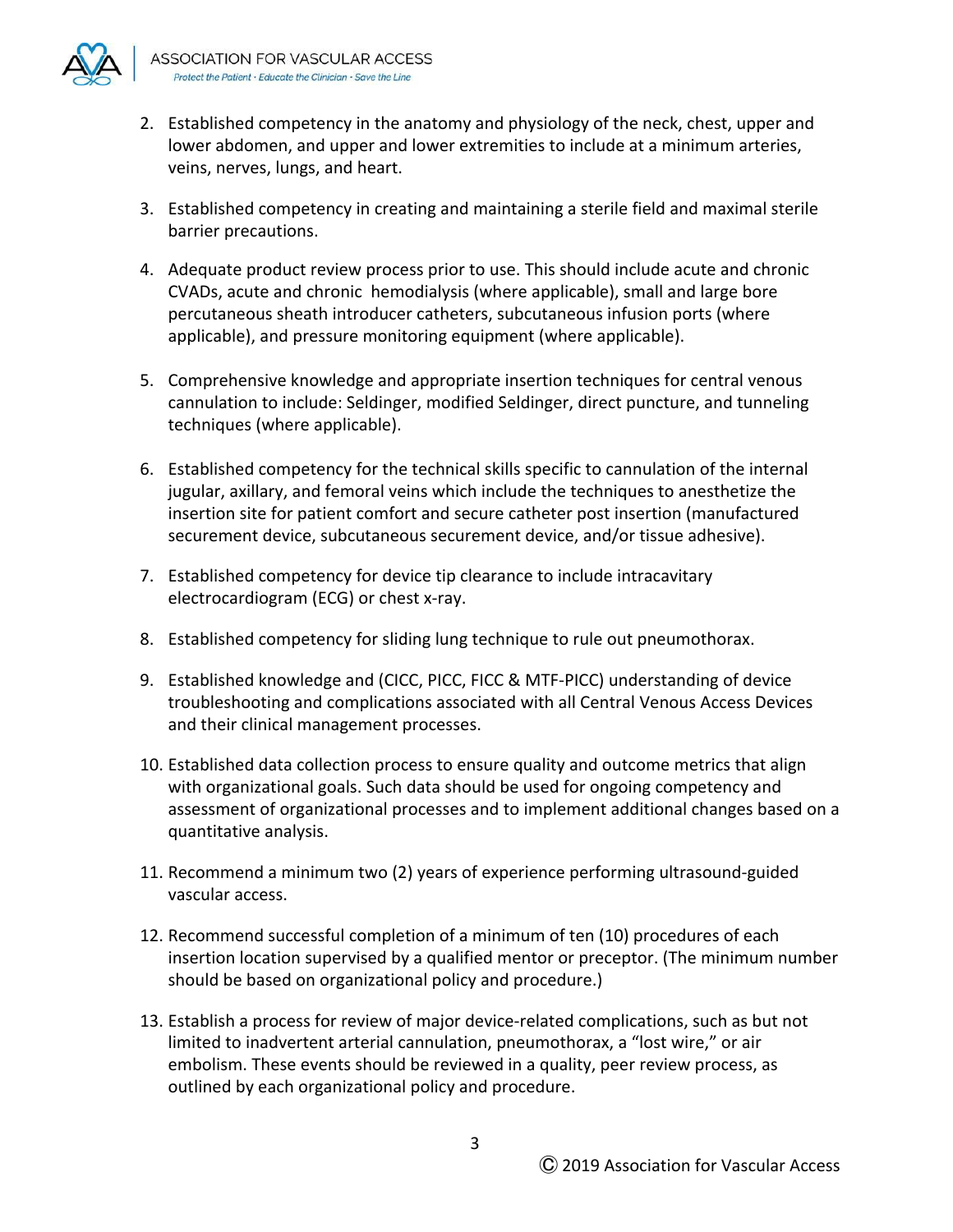

- 14. Recommend certification in Advanced Cardiac Life Support (ACLS) for both adult and/or Pediatrics Advanced Life Support (PALS) due to the complication management aspects of CVAD insertion.
- 15. Recommend Vascular Access Board Certification VA-BC™ by the Vascular Access Certification Corporation (VACC).
- 16. Require approved policy and procedures be in place that supports all such practice(s).

#### **Conclusion:**

Due to the risks associated with central venous access device (CVAD) insertion, care, and use, these invasive procedures should be performed by clinicians with demonstrated competency, knowledge, and skills.

Vascular Access Specialists and other applicably qualified healthcare clinicians with documented competency and local institutional approval should be utilized for CVAD insertion to include: insertion, use, care, maintenance, education, and device removal, including consultation on the management of related complications in collaboration with other healthcare professionals.

#### **References:**

- 1. Alexandrou E, Spencer T, Frost SA, et al. "Establishing a nurse-led central venous catheter insertion service". Journal for the Association for Vascular Access. (2010); 15(1): 21-27.
- 2. Girgenti, Constance, Elizabeth Donnellan, and Teon Smith. "A vascular access team's journey to central venous catheter and arterial line placement." Journal of the Association for Vascular Access 20.2 (2015) : 69-74.
- 3. Johnson, Devin, et al. "Positive influence of a dedicated vascular access team in an acute care hospital." Journal of the Association for Vascular Access 22.1 (2017): 35-37.
- 4. Alexandrou, Evan, Spencer, Timothy R., et al. "Central venous catheter placement by advanced practice nurses demonstrates low procedural complication and infection rates—a report from 13 years of service." Critical care medicine 42.3 (2014): 536-543.
- 5. Taylor, Robert W., and Ashok V. Palagiri. "Central venous catheterization." Critical care medicine 35.5 (2007): 1390-1396.
- 6. Barsuk, Jeffrey H., et al. "Residents' procedural experience does not ensure competence: a research synthesis." Journal of graduate medical education 9.2 (2017): 201-208.
- 7. Brass, Patrick, et al. "Ultrasound guidance versus anatomical landmarks for internal jugular vein catheterization." Cochrane Database of Systematic Reviews 1 (2015). DOI: 10.1002/14651858.CD006962.pub2.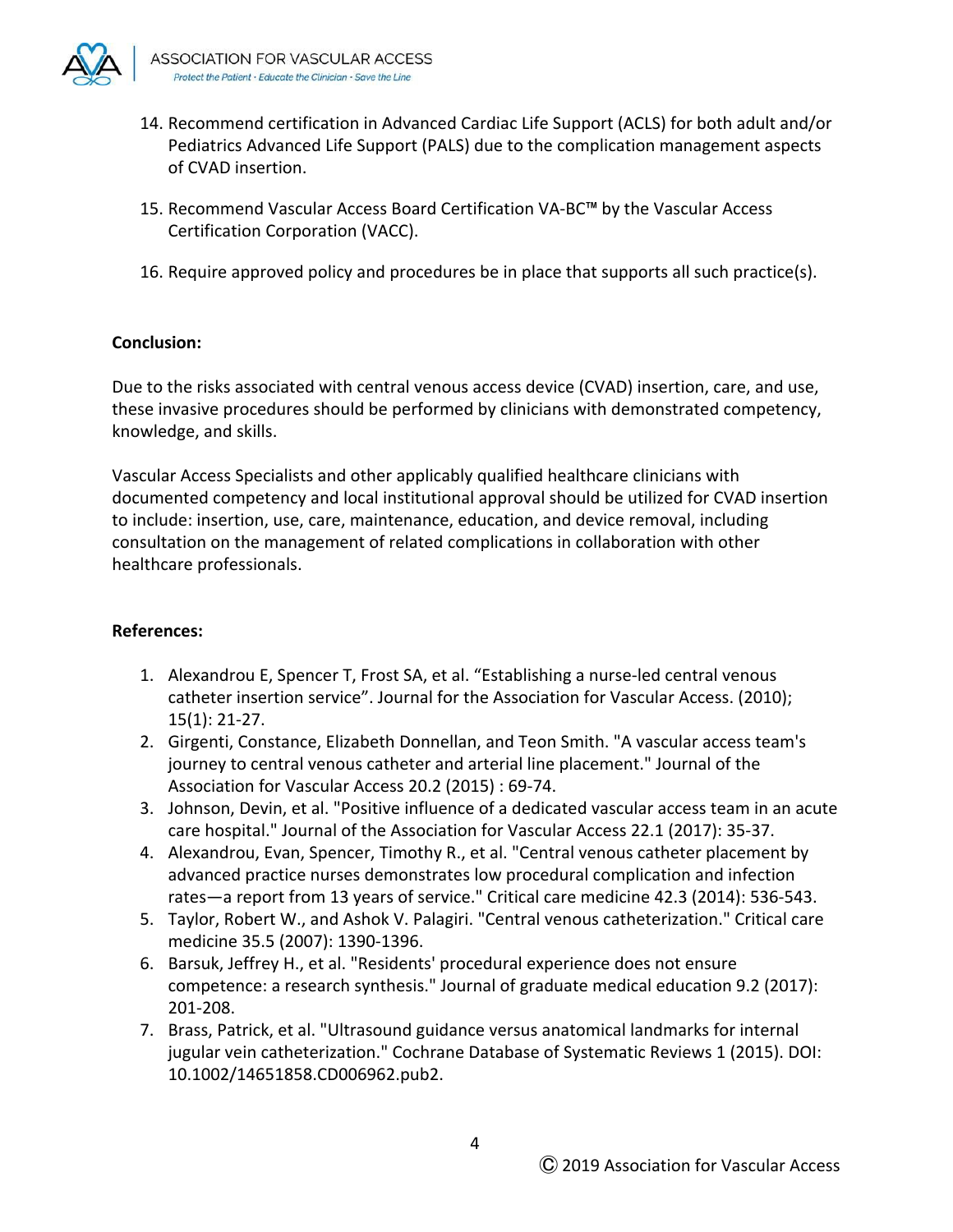

- 8. Balls, Adam, et al. "Ultrasound guidance for central venous catheter placement: results from the Central Line Emergency Access Registry Database." The American journal of emergency medicine 28.5 (2010): 561-567.
- 9. Chopra, Vineet, et al. "The Michigan Appropriateness Guide for Intravenous Catheters (MAGIC): results from a multispecialty panel using the RAND/UCLA appropriateness method." Annals of internal medicine 163.6\_Supplement (2015): S1-S40.
- 10. Dariushnia, Sean R., et al. "Quality improvement guidelines for central venous access." Journal of Vascular and Interventional Radiology 21.7 (2010): 976-981.
- 11. Froehlich, Curt D., et al. "Ultrasound-guided central venous catheter placement decreases complications and decreases placement attempts compared with the landmark technique in patients in a pediatric intensive care unit." Critical care medicine 37.3 (2009): 1090-1096.
- 12. Gibbs, Frantz J., and Michael C. Murphy. "Ultrasound guidance for central venous catheter placement." Hospital physician 42.3 (2006): 23.
- 13. Gopal, K., Lesley Fitzsimmons, and Jeremy AL Lawrance. "Nurse-led central venous catheter service: Christie experience." The British journal of radiology 79.945 (2006): 762-765.
- 14. Guilbert, Marie-Christine, et al. "Arterial trauma during central venous catheter insertion: Case series, review and proposed algorithm." Journal of vascular surgery 48.4 (2008): 918-925.
- 15. Hoggard, Jeffrey, et al. "Guidelines for Venous Access in Patients with Chronic Kidney Disease: A Position Statement from the American Society of Diagnostic and Interventional Nephrology 1 Clinical Practice Committee and the Association for Vascular Access 2." Seminars in dialysis. Vol. 21. No. 2. Oxford, UK: Blackwell Publishing Ltd, 2008.
- 16. Marschall, Jonas, et al. "Strategies to prevent central line-associated bloodstream infections in acute care hospitals: 2014 update." Infection Control & Hospital Epidemiology 35.S2 (2014): S89-S107.
- 17. McGrattan, T., et al. "A survey of the use of ultrasound guidance in internal jugular venous cannulation." Anaesthesia 63.11 (2008): 1222-1225.
- 18. Moore, Christopher L., and Joshua A. Copel. "Point-of-care ultrasonography." New England Journal of Medicine 364.8 (2011): 749-757.
- 19. O'grady, N.P., Alexander, M., Burns, L.A, et al. "Guidelines for the prevention of intravascular catheter-related infections." Clinical infectious diseases 52.9 (2011): e162-e193.
- 20. Perry, C. "Placement of Central Venous Catheters in the Internal Jugular Vein by Vascular Access Nurse Specialists". Presented at Foothills Association for Vascular Access. June, 2010.
- 21. Sansivero, G., & Galloway, M. et al. "Registered professional nurses placing central venous catheters via the internal jugular vein at the bedside: One year evaluation of a pilot program" [abstract]. Interventional Radiology. (2010) 21(2): S58-S59.
- 22. Tercan, Fahri, Ugur Ozkan, and Levent Oguzkurt. "US-guided placement of central vein catheters in patients with disorders of hemostasis." European journal of radiology 65.2 (2008): 253-256.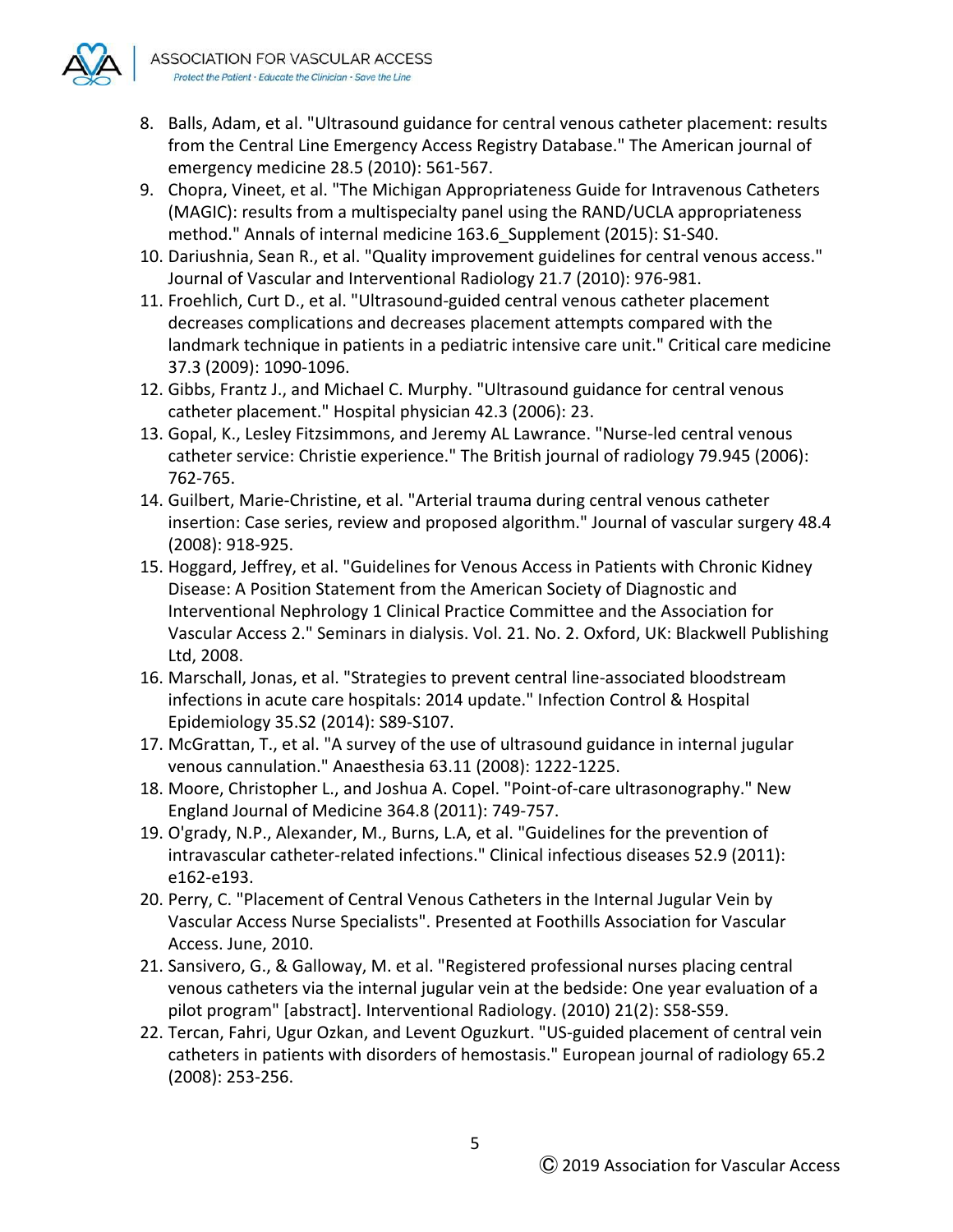

- 23. Della Vigna, Paolo, et al. "Coagulation disorders in patients with cancer: nontunneled central venous catheter placement with US guidance—a single-institution retrospective analysis." Radiology 253.1 (2009): 249-252.
- 24. Vinjirayer, A., P. Jefferson, and D. R. Ball. "Securing central venous catheters: a comparison of sutures with staples." Emergency medicine journal 21.5 (2004): 582-583.
- 25. Yacopetti, N., Alexandrou, E., Spencer, T. et Central venous catheter insertion by a clinical nurse consultant or anaesthetic medical staff: a single-centre observational studyal. "." Critical Care and Resuscitation 12.2 (2010): 90-94.
- 26. Gorski, L., Hadaway, L., Hagle, M.E., et al. Infusion therapy standards of practice. Journal of Infusion Nursing. 2016:39(1), S1-159.

# **Additional Reading**

- 1. The Role of the Registered Nurse in the Insertion of Nontunneled Central Vascular Access Devices - INS Position Paper (2017) [https://www.learningcenter.ins1.org/products/the-role-of-the-registered-nurse-in-the-i](https://www.learningcenter.ins1.org/products/the-role-of-the-registered-nurse-in-the-insertion-of-nontunneled-central-vascular-access-devices) [nsertion-of-nontunneled-central-vascular-access-devices](https://www.learningcenter.ins1.org/products/the-role-of-the-registered-nurse-in-the-insertion-of-nontunneled-central-vascular-access-devices)
- 2. Insertion and Maintenance of Vascular Catheters by Respiratory Therapists American Association for Respiratory Care (AARC) Position Statement (2015) [http://www.aarc.org/wp-content/uploads/2017/03/statement-of-insertion-and-mainte](http://www.aarc.org/wp-content/uploads/2017/03/statement-of-insertion-and-maintenance-of-vascular-catheters.pdf) [nance-of-vascular-catheters.pdf](http://www.aarc.org/wp-content/uploads/2017/03/statement-of-insertion-and-maintenance-of-vascular-catheters.pdf)
- 3. Bardin-Spencer, Amy. "Vascular Access Certification and Respiratory Care." *Journal of the Association for Vascular Access* 22.3 (2017): 144. <http://dx.doi.org/10.1016/j.java.2017.06.006>
- 4. Bennett, Brandon G, "Certification Value: A Professional Example" *Journal of the Association for Vascular Access* 22.3 (2017) 145-147. <http://dx.doi.org/10.1016/j.java.2017.06.004>
- 5. Boyle, Diane K. "Nursing Specialty Certification and Patient Outcomes: What We Know in Acute Care Hospitals and Future Directions" *Journal of the Association for Vascular Access* 22.3 (2017) 137-142. <http://dx.doi.org/10.1016/j.java.2017.06.002>
- 6. Fitzpatrick, Joyce J. "The Value of Nursing Certification: Revisited and Reinforced" *Journal of the Association for Vascular Access* 22.3 (2017) 131-134. <http://dx.doi.org/10.1016/j.java.2017.07.002>

# **About the authors:**

Timothy R. Spencer is a Vascular Access Specialist with nearly 30 years of experience and is currently the Director for Global Vascular Access, LLC. His clinical background and qualifications are in Intensive Care Nursing, Vascular Ultrasound, and Advanced Clinical Nutrition. Tim was the Clinical Nurse Consultant of the Central Venous Access and Parenteral Nutrition Service at the Liverpool Hospital, Australia, which he established and led from 1996–2014 (21 years). He has been instrumental in progressing the scope of advanced vascular access practices for clinicians globally, including contributions in clinical research and evidence, the promotion of patient safety, and best practices. He is fully trained in vascular ultrasound and facilitates the